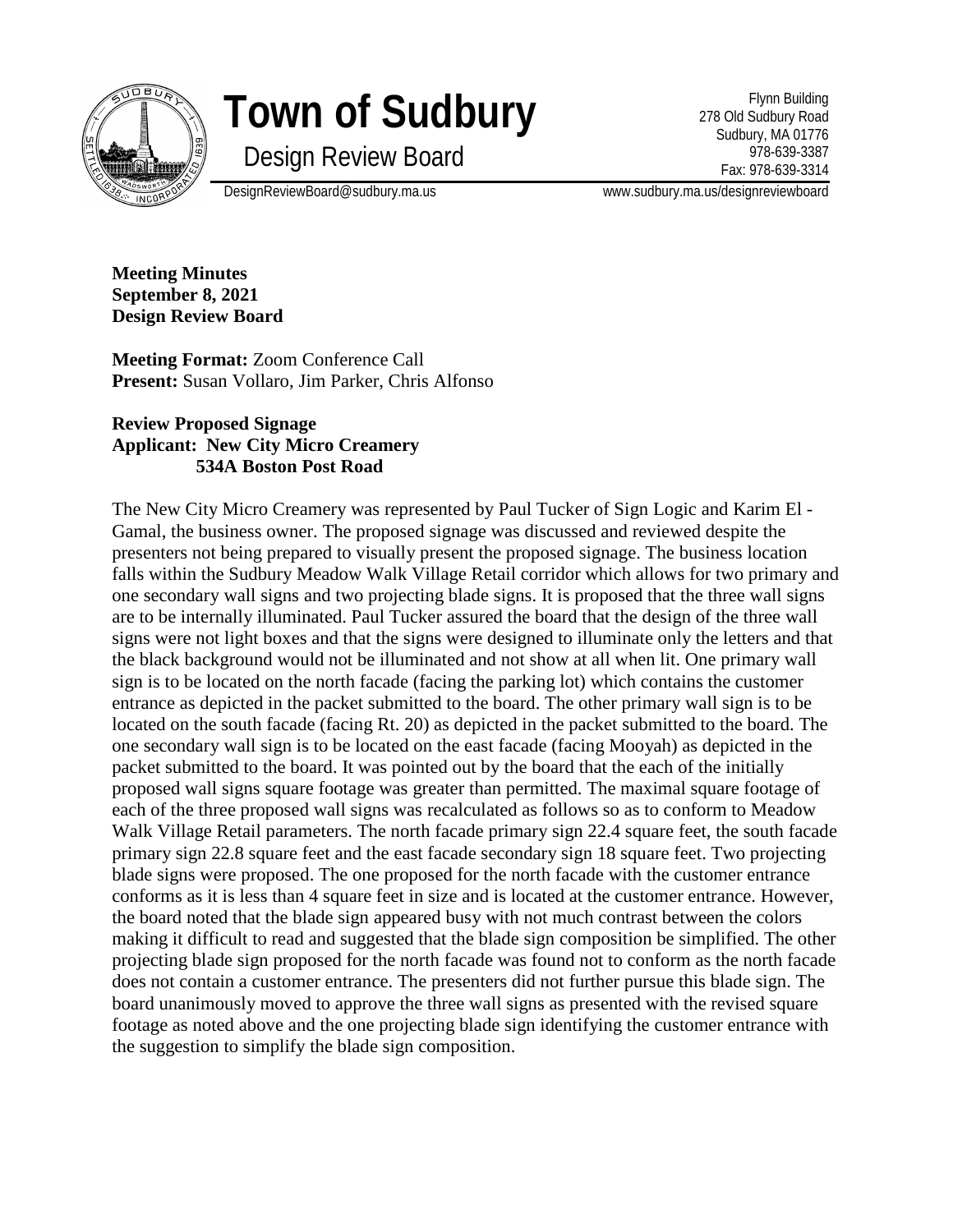**Meeting Minutes September 8, 2021 Design Review Board** Pg. 2 of 3

## **Review Proposed Signage Applicant: Sudbury Rug and Home 15 Union Avenue**

Sudbury Rug and Home was represented by employee Natalya Denisevich. The proposed signage presented was revised since the prior presentation before the board on July 28, 2021. As noted previously the business frontage is reported to be 53 linear feet which would allow a maximum of 36 square feet of signage. It is proposed by the applicant that the existing 16 s.f. sign located over the customer entrance on the south facade remain unchanged. Therefore, the maximum square footage that is allowed for new signage is 20 square feet. For the south facing facade a 60 x 20 inch (8.333 s.f.) vertically oriented second sign was proposed to be located on the facade close to Union Avenue side corner. The board suggested that this sign be placed high enough on the facade as to be visible when cars are parked in the lot in front of the sign. The board also suggested that the sign composition be improved with more equal spacing between the lettering and the sign borders. For the east facade facing Union Avenue a 4' x 3' (12 s.f.) sign was proposed to be located within a contrasting gray colored rectangular space distinct from the red color of the brick building facade. This proposed sign is to be located over an unused door. Given the location of this sign over an unused door, the board again stressed the need to have visible signage making clear for customers that the unused door is not a customer entrance. As with the previously discussed sign, the board suggested that the composition of this sign be improved with more equal spacing between the lettering and the sign borders. The dimensions of the sign should be resized (with the sign square footage remaining equal to or less than 12 s.f.) by increasing the width and decreasing the height so as to improve the sign composition. This should be done so that the sign fits symmetrically within the contrasting gray rectangle. (The gray areas bordering the sign should be approximately equal.) As the combined proposed new signage square footage is slightly greater than what is allowable by 0.333 s.f., the board advised decreasing the new signage by 0.333 s.f. and suggested that the width (shorter dimension) of the vertically oriented south facade sign be slightly reduced to achieve conformity. The board unanimously moved to approve the signage as presented provided that the new additional square footage be decreased by 0.333 s.f. and with the suggestions that the signs be altered as noted above to improve composition, legibility and aesthetics.

**Meeting Minutes August 18, 2021:** The minutes were reviewed from August 18, 2021. It was decided that more clarity of the review of the proposed Citizens Bank signage be provided in the minutes. Susan Vollaro will make minor alterations to the wording of the minutes and will add documentation of the proposed and allowed square footage for the signs proposed for Citizens Bank, 450 Boston Post Road.